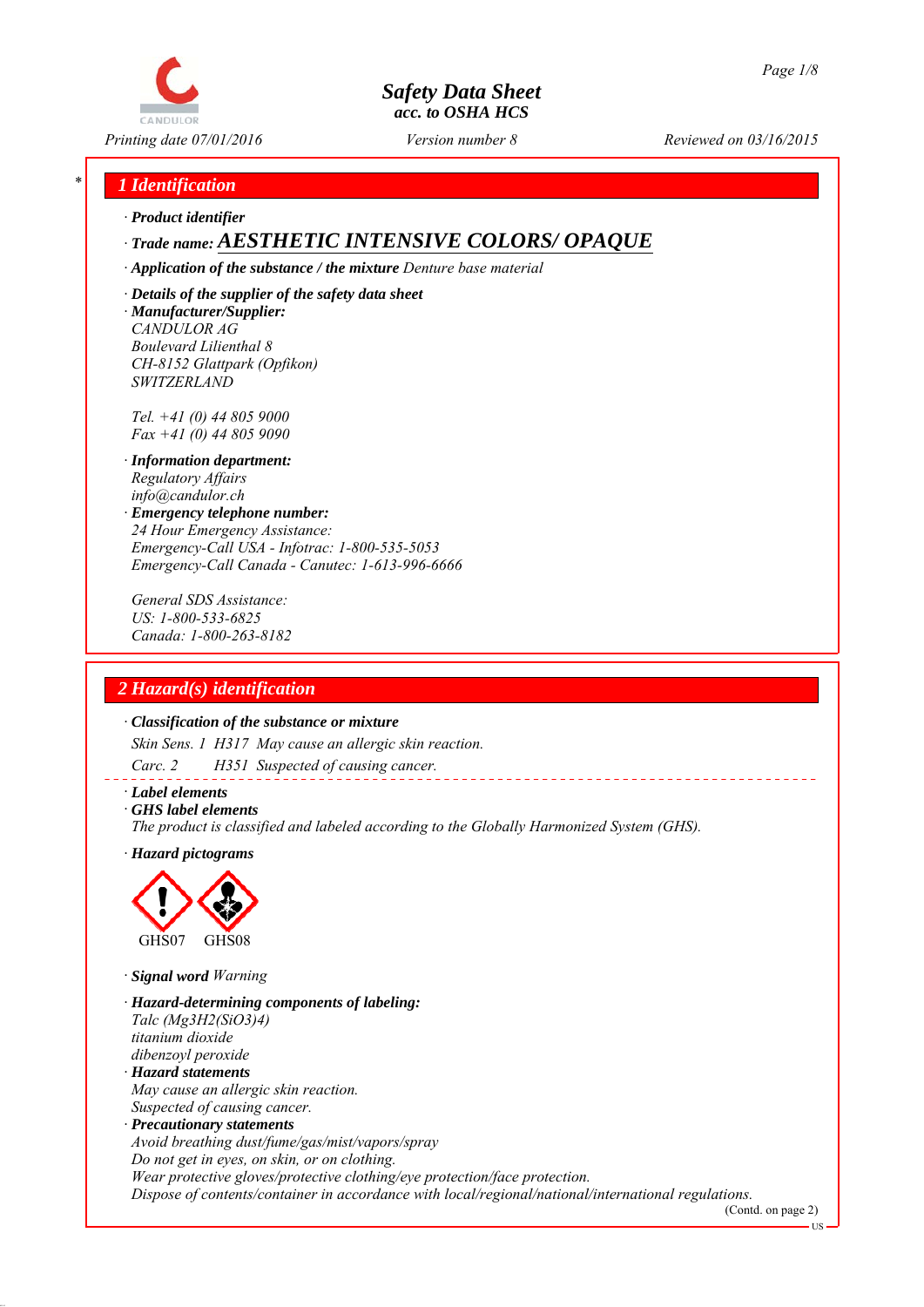*Printing date 07/01/2016 Reviewed on 03/16/2015 Version number 8*

# *Trade name: AESTHETIC INTENSIVE COLORS/ OPAQUE*

| $\cdot$ Classification system:<br>$\cdot$ NFPA ratings (scale 0 - 4)                                          |                                                                                                      | (Contd. of page 1) |
|---------------------------------------------------------------------------------------------------------------|------------------------------------------------------------------------------------------------------|--------------------|
|                                                                                                               | $Health = 1$<br>$Fire = 1$<br>$Reactivity = 0$                                                       |                    |
| $\cdot$ HMIS-ratings (scale $0 - 4$ )                                                                         |                                                                                                      |                    |
| <b>HEALTH</b><br>$\boxed{0}$<br><b>FIRE</b><br>  1   <br>REACTIVITY 0 $Reactivity = 0$                        | $Health = 0$<br>$Fire = 1$                                                                           |                    |
| • Other hazards<br>Dust generation<br>· <b>PBT</b> : Not applicable.<br>$\cdot$ <b>vPvB</b> : Not applicable. | Particular danger of slipping on leaked/spilled product.<br>· Results of PBT and vPvB assessment     |                    |
|                                                                                                               | <b>3 Composition/information on ingredients</b>                                                      |                    |
|                                                                                                               | · Chemical characterization: Mixtures<br>$\cdot$ <b>Description:</b> $> 95\%$ Polymethylmethacrylate |                    |
| $\cdot$ Dangerous components:                                                                                 |                                                                                                      |                    |
| $CAS: 13463-67-7$ titanium dioxide                                                                            |                                                                                                      | $1 - 2.5\%$        |
|                                                                                                               | CAS: $14807 - 96 - 6$ Talc (Mg3H2(SiO3)4)                                                            | $1 - 2.5\%$        |
| $CAS: 94-36-0$                                                                                                | dibenzoyl peroxide                                                                                   | $0.1 - 1\%$        |

## *\* 4 First-aid measures*

*∙ Description of first aid measures*

- *∙ General information: No special measures required.*
- *∙ After inhalation: Supply fresh air; consult doctor in case of complaints.*
- *∙ After skin contact: Rinse with water.*
- *∙ After eye contact: Rinse opened eye for several minutes under running water. Then consult a doctor.*

*∙ After swallowing:*

*Rinse out mouth and then drink plenty of water.*

- *If symptoms persist consult doctor.*
- *∙ Information for doctor:*
- *∙ Most important symptoms and effects, both acute and delayed No further relevant information available.*
- *∙ Indication of any immediate medical attention and special treatment needed*

*No further relevant information available.*

# *5 Fire-fighting measures*

- *∙ Extinguishing media*
- *∙ Suitable extinguishing agents:*
- *CO2, extinguishing powder or water spray. Fight larger fires with water spray or alcohol resistant foam.*
- *∙ Special hazards arising from the substance or mixture No further relevant information available.*

(Contd. on page 3)

US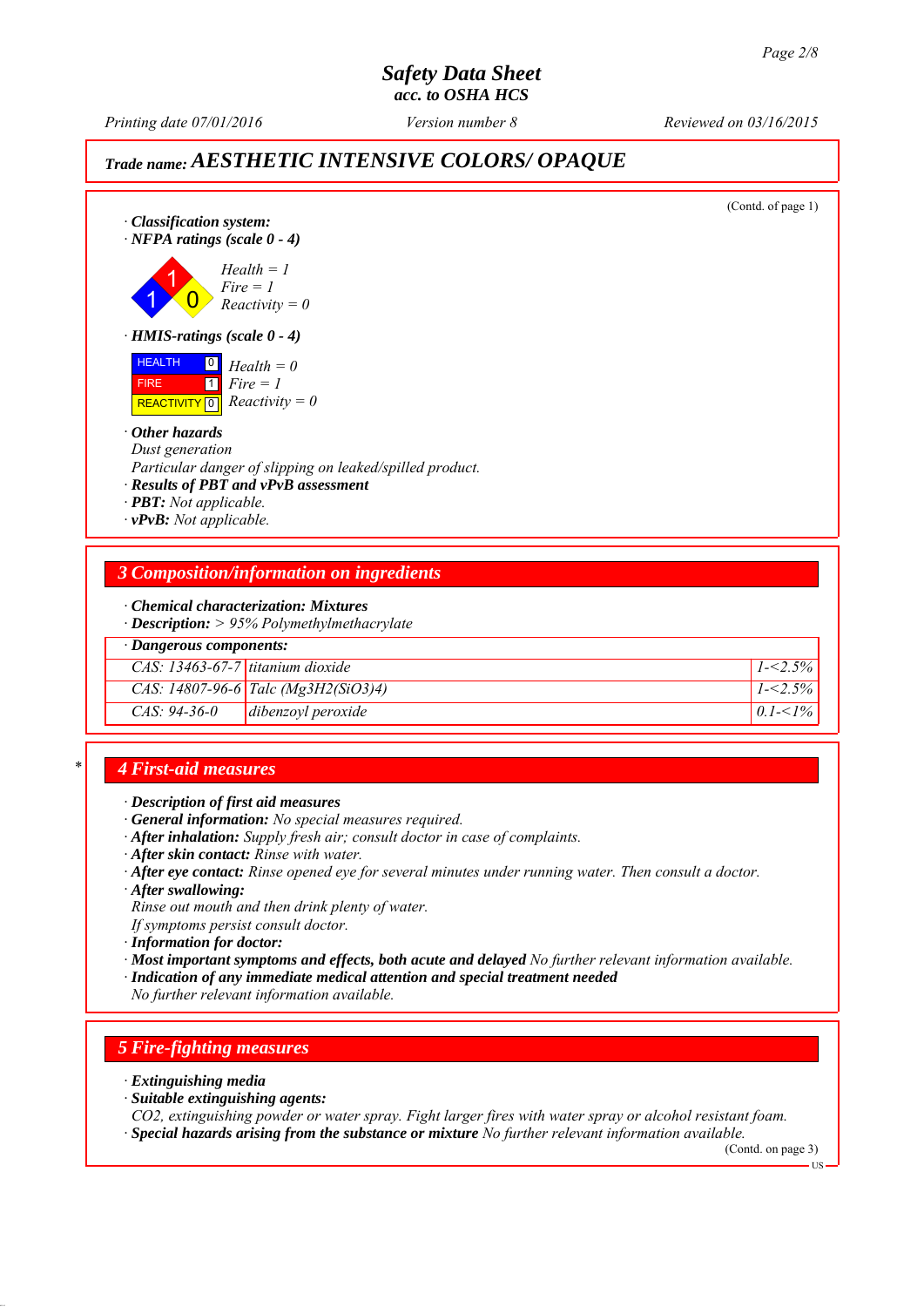*Printing date 07/01/2016 Reviewed on 03/16/2015 Version number 8*

# *Trade name: AESTHETIC INTENSIVE COLORS/ OPAQUE*

(Contd. of page 2)

*∙ Advice for firefighters*

*∙ Protective equipment: No special measures required.*

#### *6 Accidental release measures*

- *∙ Personal precautions, protective equipment and emergency procedures Not required.*
- *∙ Environmental precautions: Do not allow to enter sewers/ surface or ground water.*
- *∙ Methods and material for containment and cleaning up: Pick up mechanically.*
- *∙ Reference to other sections*
- *No dangerous substances are released.*
- *See Section 7 for information on safe handling.*
- *See Section 8 for information on personal protection equipment.*

*See Section 13 for disposal information.*

#### *7 Handling and storage*

#### *∙ Handling:*

- *∙ Precautions for safe handling Only adequately trained personnel should handle this product. For use in dentistry only.*
- *∙ Information about protection against explosions and fires: No special measures required.*
- *∙ Conditions for safe storage, including any incompatibilities*
- *∙ Storage:*
- *∙ Requirements to be met by storerooms and receptacles: Store only in the original receptacle.*
- *∙ Information about storage in one common storage facility: Not required.*
- *∙ Further information about storage conditions: Protect from heat and direct sunlight.*
- *∙ Specific end use(s) No further relevant information available.*

#### *8 Exposure controls/personal protection*

*∙ Additional information about design of technical systems: No further data; see item 7.*

*∙ Control parameters*

| $\cdot$ Components with limit values that require monitoring at the workplace: |
|--------------------------------------------------------------------------------|
| CAS: 13463-67-7 titanium dioxide                                               |
| PEL Long-term value: $15*mg/m^3$<br><i>*total dust</i>                         |
| REL See Pocket Guide App. A                                                    |
| $TLV$ Long-term value: 10 mg/m <sup>3</sup><br>withdrawn from NIC              |
| CAS: 14807-96-6 Talc (Mg3H2(SiO3)4)                                            |
| PEL Long-term value: 20 mppcf ppm<br>(containing $\leq$ 1% Quartz)             |
| REL Long-term value: $2*mg/m^3$<br><i>*respirable dust</i>                     |
| $TLV$ Long-term value: $2*mg/m^3$<br>*as respirable fraction; E                |
| CAS: 94-36-0 dibenzoyl peroxide                                                |
| PEL Long-term value: $5 \text{ mg/m}^3$                                        |
| (Contd. on page 4)                                                             |
|                                                                                |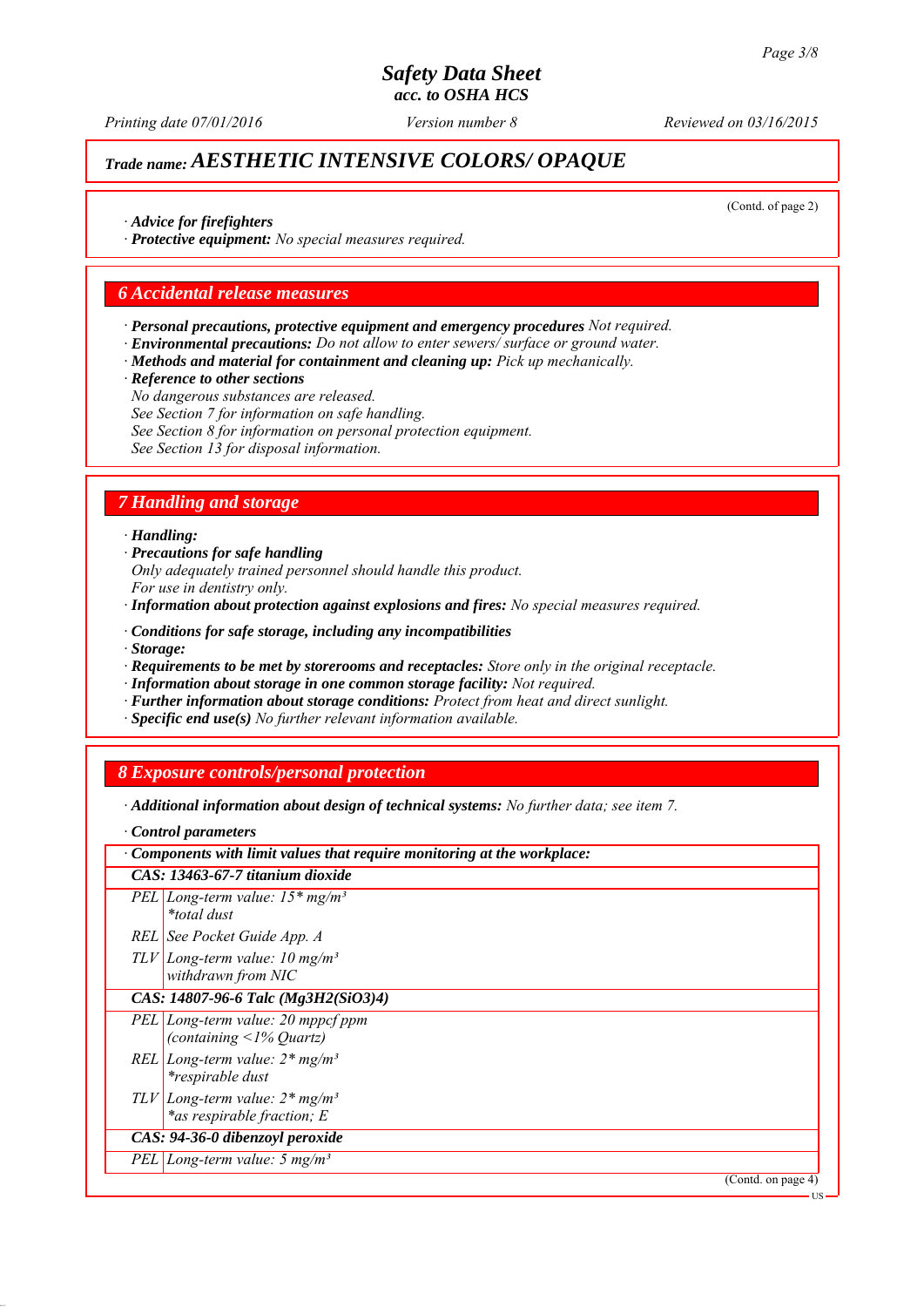*Printing date 07/01/2016 Reviewed on 03/16/2015 Version number 8*

(Contd. of page 3)

US

# *Trade name: AESTHETIC INTENSIVE COLORS/ OPAQUE*

*REL Long-term value: 5 mg/m³*

*TLV Long-term value: 5 mg/m³*

*∙ Additional information: The lists that were valid during the creation were used as basis.*

#### *∙ Exposure controls*

- *∙ Personal protective equipment:*
- *∙ General protective and hygienic measures:*
- *Usual hygienic measures for dental practice and dental laboratories. Keep away from foodstuffs, beverages and feed. Wash hands before breaks and at the end of work. Avoid contact with the skin.*
- *∙ Breathing equipment: Not required.*

*∙ Protection of hands:*



*Protective gloves*

*The glove material has to be impermeable and resistant to the product/ the substance/ the preparation. Due to missing tests no recommendation to the glove material can be given for the product/ the preparation/ the chemical mixture.*

*Selection of the glove material on consideration of the penetration times, rates of diffusion and the degradation*

*∙ Material of gloves*

*The selection of the suitable gloves does not only depend on the material, but also on further marks of quality and varies from manufacturer to manufacturer. As the product is a preparation of several substances, the resistance of the glove material can not be calculated in advance and has therefore to be checked prior to the application.*

*∙ Penetration time of glove material*

*The exact break through time has to be found out by the manufacturer of the protective gloves and has to be observed.*

*∙ Eye protection: Safety glasses*

| 9 Physical and chemical properties                                                                        |                                                      |                    |  |
|-----------------------------------------------------------------------------------------------------------|------------------------------------------------------|--------------------|--|
| · Information on basic physical and chemical properties<br><b>General Information</b>                     |                                                      |                    |  |
| $\cdot$ Appearance:                                                                                       |                                                      |                    |  |
| Form:<br>Color:                                                                                           | Powder                                               |                    |  |
| $\cdot$ Odor:                                                                                             | According to product specification<br>Characteristic |                    |  |
| · Odor threshold:                                                                                         | Not determined.                                      |                    |  |
|                                                                                                           |                                                      |                    |  |
| $\cdot$ pH-value:                                                                                         | Not applicable.                                      |                    |  |
| $\cdot$ Change in condition<br><b>Melting point/Melting range:</b><br><b>Boiling point/Boiling range:</b> | 150 °C (302 °F)<br>Undetermined.                     |                    |  |
| $\cdot$ Flash point:                                                                                      | 250 °C (482 °F)                                      |                    |  |
| $\cdot$ Flammability (solid, gaseous):                                                                    | Not determined.                                      |                    |  |
| $\cdot$ Auto igniting:                                                                                    | <i>Product is not selfigniting.</i>                  |                    |  |
| $\cdot$ Danger of explosion:                                                                              | Product does not present an explosion hazard.        |                    |  |
|                                                                                                           |                                                      | (Contd. on page 5) |  |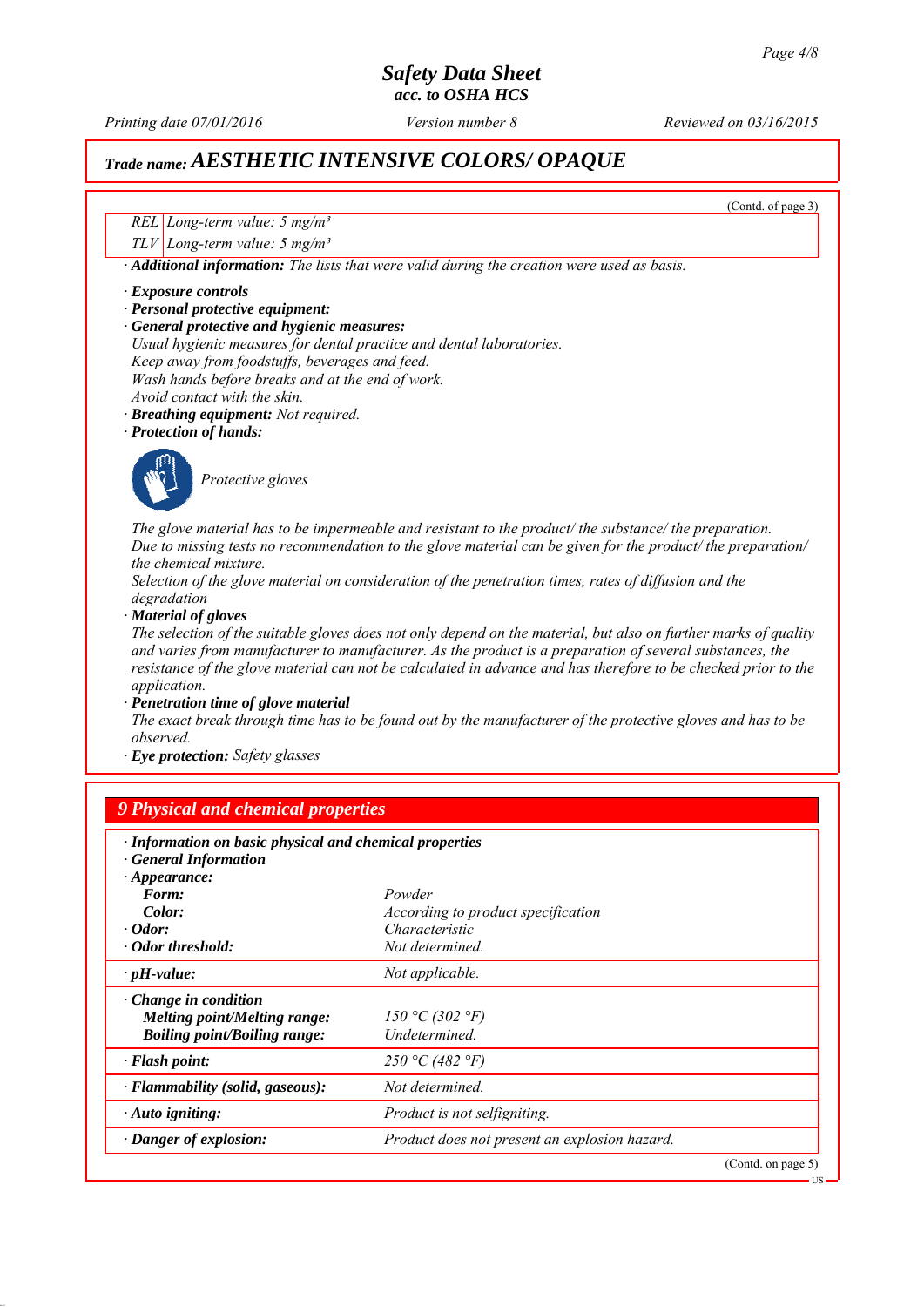*Printing date 07/01/2016 Reviewed on 03/16/2015 Version number 8*

# *Trade name: AESTHETIC INTENSIVE COLORS/ OPAQUE*

|                                                            |                                            | (Contd. of page 4) |
|------------------------------------------------------------|--------------------------------------------|--------------------|
| $\cdot$ Explosion limits:                                  |                                            |                    |
| Lower:                                                     | Not determined.                            |                    |
| <b>Upper:</b>                                              | Not determined.                            |                    |
| · Vapor pressure:                                          | Not applicable.                            |                    |
| $\cdot$ Density at 20 $\cdot$ C (68 $\cdot$ F):            | $1.2$ g/cm <sup>3</sup> (10.014 lbs/gal)   |                    |
| $\cdot$ Relative density                                   | Not determined.                            |                    |
| · Vapor density                                            | Not applicable.                            |                    |
| $\cdot$ Evaporation rate                                   | Not applicable.                            |                    |
| $\cdot$ Solubility in / Miscibility with                   |                                            |                    |
| Water:                                                     | Nearly insoluble.                          |                    |
| · Partition coefficient (n-octanol/water): Not determined. |                                            |                    |
| $\cdot$ Viscosity:                                         |                                            |                    |
| Dynamic:                                                   | Not applicable.                            |                    |
| Kinematic:                                                 | Not applicable.                            |                    |
| $\cdot$ Other information                                  | No further relevant information available. |                    |

#### *10 Stability and reactivity*

*∙ Reactivity No further relevant information available.*

- *∙ Chemical stability Stable under normal handling and storage conditions.*
- *∙ Thermal decomposition / conditions to be avoided: No decomposition if used according to specifications.*
- *∙ Possibility of hazardous reactions No dangerous reactions known.*
- *∙ Conditions to avoid No further relevant information available.*
- *∙ Incompatible materials: No further relevant information available.*
- *∙ Hazardous decomposition products: None under normal conditions of storage and use.*

#### *\* 11 Toxicological information*

- *∙ Information on toxicological effects*
- *∙ Acute toxicity:*
- *∙ on the skin: No irritant effect.*
- *∙ on the eye: No irritating effect.*
- *∙ Sensitization: No sensitizing effects known.*
- *∙ Additional toxicological information: No further relevant information available.*

#### *∙ Carcinogenic categories*

|                                    | · IARC (International Agency for Research on Cancer)    |           |
|------------------------------------|---------------------------------------------------------|-----------|
| $CAS: 13463-67-7$ titanium dioxide |                                                         |           |
|                                    | CAS: 14807-96-6 Talc (Mg3H2(SiO3)4)                     | $\cdot$ 3 |
| $CAS: 94-36-0$                     | dibenzoyl peroxide                                      |           |
|                                    | · NTP (National Toxicology Program)                     |           |
| None of the ingredients is listed. |                                                         |           |
|                                    | · OSHA-Ca (Occupational Safety & Health Administration) |           |
| None of the ingredients is listed. |                                                         |           |

(Contd. on page 6)

US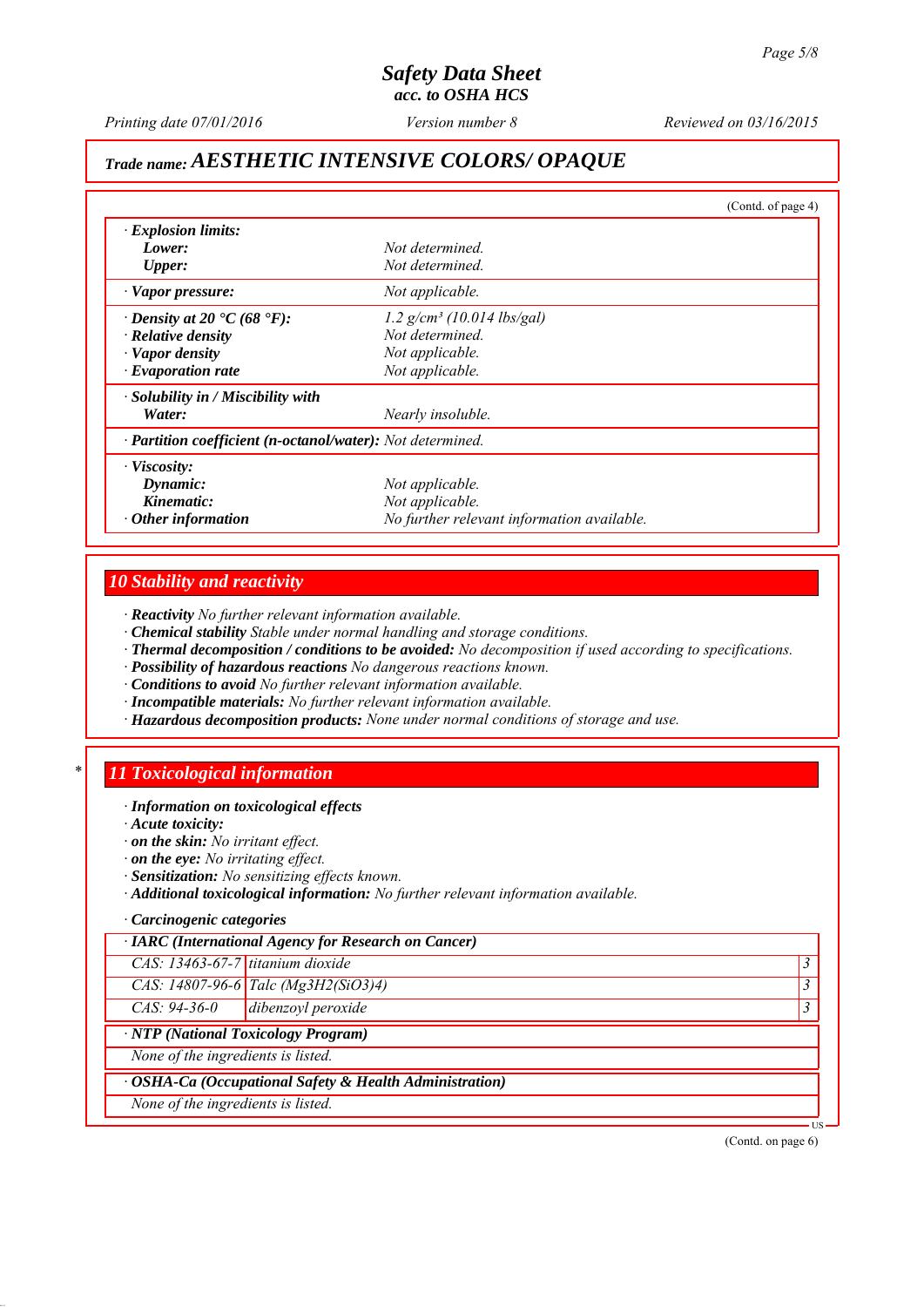# *Trade name: AESTHETIC INTENSIVE COLORS/ OPAQUE*

(Contd. of page 5)

#### *12 Ecological information*

- *∙ Toxicity*
- *∙ Aquatic toxicity: No further relevant information available.*
- *∙ Persistence and degradability No further relevant information available.*
- *∙ Behavior in environmental systems:*
- *∙ Bioaccumulative potential No further relevant information available.*
- *∙ Mobility in soil No further relevant information available.*
- *∙ Additional ecological information:*
- *∙ General notes:*
- *Water hazard class 1 (Self-assessment): slightly hazardous for water*

*Do not allow undiluted product or large quantities of it to reach ground water, water course or sewage system.*

- *∙ Results of PBT and vPvB assessment*
- *∙ PBT: Not applicable.*
- *∙ vPvB: Not applicable.*
- *∙ Other adverse effects No further relevant information available.*

#### *13 Disposal considerations*

- *∙ Waste treatment methods*
- *∙ Recommendation: Take to an approved landfill or a waste incineration plant, under conditions approved by the local authority.*
- *∙ Uncleaned packagings:*
- *∙ Recommendation: Disposal must be made according to official regulations.*

#### *14 Transport information*

| $\cdot$ UN-Number<br>· DOT, ADR, RID, ADN, ADN, IMDG, IATA Void                           |                                                                                   |
|-------------------------------------------------------------------------------------------|-----------------------------------------------------------------------------------|
| $\cdot$ UN proper shipping name<br>· DOT, ADR, RID, ADN, ADN, IMDG, IATA Void             |                                                                                   |
| $\cdot$ Transport hazard class(es)                                                        |                                                                                   |
| · DOT, ADR,RID,ADN, ADN, IMDG, IATA<br>$\cdot Class$                                      | Void                                                                              |
| · Packing group<br>· DOT, ADR, RID, ADN, IMDG, IATA                                       | Void                                                                              |
| $\cdot$ Environmental hazards:<br>· Marine pollutant:                                     | No                                                                                |
| · Special precautions for user                                                            | Not applicable.                                                                   |
| $\cdot$ Transport in bulk according to Annex II of<br><b>MARPOL73/78 and the IBC Code</b> | Not applicable.                                                                   |
| $\cdot$ Transport/Additional information:                                                 | Product is not classified as a dangerous good for transport<br>(ADR, IMDG, IATA). |
| $\cdot$ UN "Model Regulation":                                                            | Void                                                                              |

(Contd. on page 7)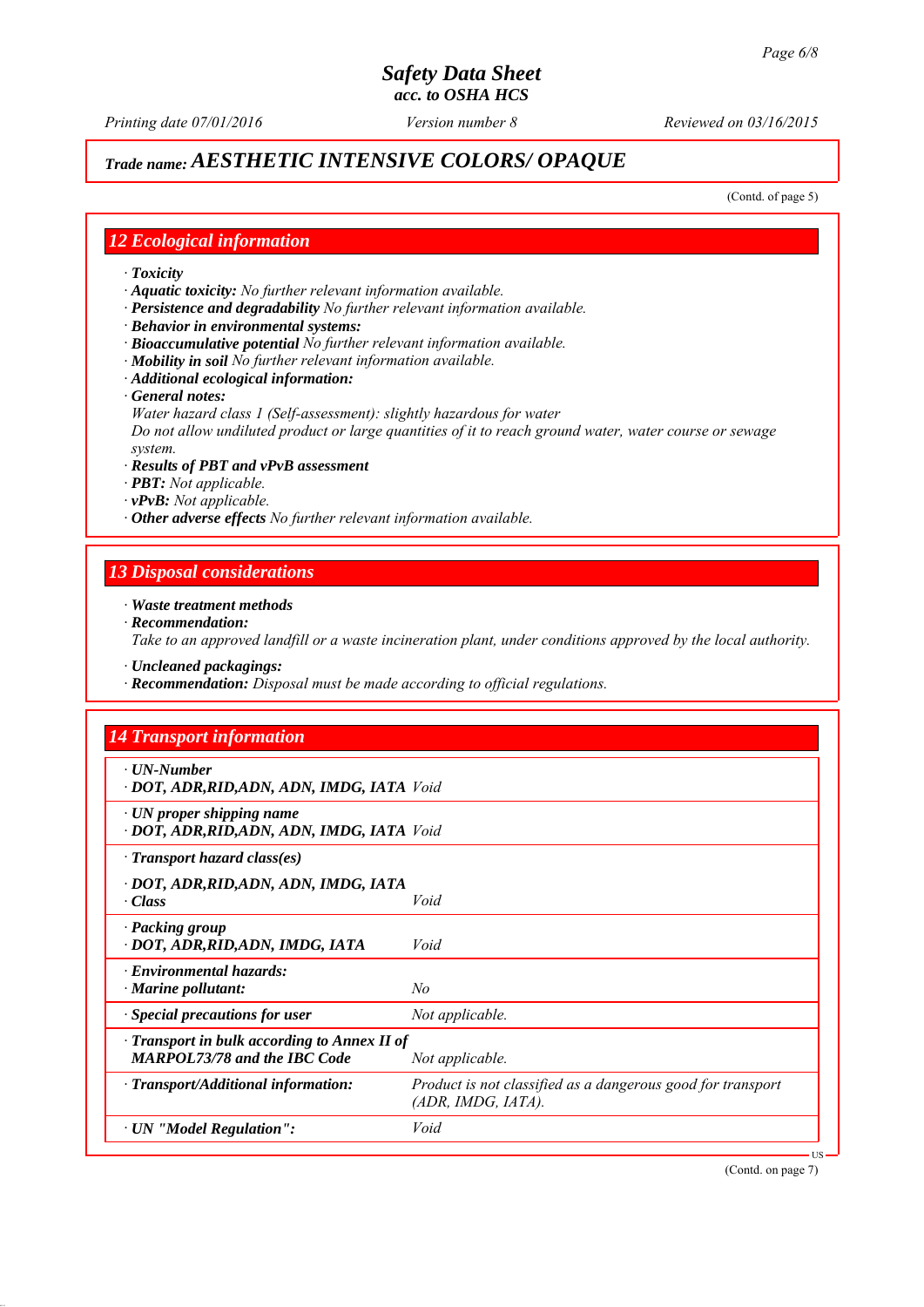*Printing date 07/01/2016 Reviewed on 03/16/2015 Version number 8*

# *Trade name: AESTHETIC INTENSIVE COLORS/ OPAQUE*

(Contd. of page 6)

### *15 Regulatory information*

*∙ Safety, health and environmental regulations/legislation specific for the substance or mixture*

*∙ Sara*

*∙ Section 355 (extremely hazardous substances):*

*None of the ingredients is listed.*

*∙ Section 313 (Specific toxic chemical listings):*

*CAS: 94-36-0 dibenzoyl peroxide*

*∙ TSCA (Toxic Substances Control Act):*

*All ingredients are listed.*

*∙ Proposition 65*

*∙ Chemicals known to cause cancer:*

*None of the ingredients is listed.*

*∙ Chemicals known to cause reproductive toxicity for females:*

*None of the ingredients is listed.*

*∙ Chemicals known to cause reproductive toxicity for males:*

*None of the ingredients is listed.*

*∙ Chemicals known to cause developmental toxicity:*

*None of the ingredients is listed.*

*∙ Carcinogenic categories*

*∙ EPA (Environmental Protection Agency)*

*None of the ingredients is listed.*

*∙ TLV (Threshold Limit Value established by ACGIH)*

*CAS: 13463-67-7 titanium dioxide A4*

*CAS: 14807-96-6 Talc (Mg3H2(SiO3)4) A4*

*CAS: 94-36-0 dibenzoyl peroxide A4*

*∙ NIOSH-Ca (National Institute for Occupational Safety and Health)*

*CAS: 13463-67-7 titanium dioxide*

*∙ GHS label elements*

*The product is classified and labeled according to the Globally Harmonized System (GHS). ∙ Hazard pictograms*



*∙ Signal word Warning*

*∙ Hazard-determining components of labeling: Talc (Mg3H2(SiO3)4) titanium dioxide dibenzoyl peroxide ∙ Hazard statements May cause an allergic skin reaction. Suspected of causing cancer. ∙ Precautionary statements*

*Avoid breathing dust/fume/gas/mist/vapors/spray*

US